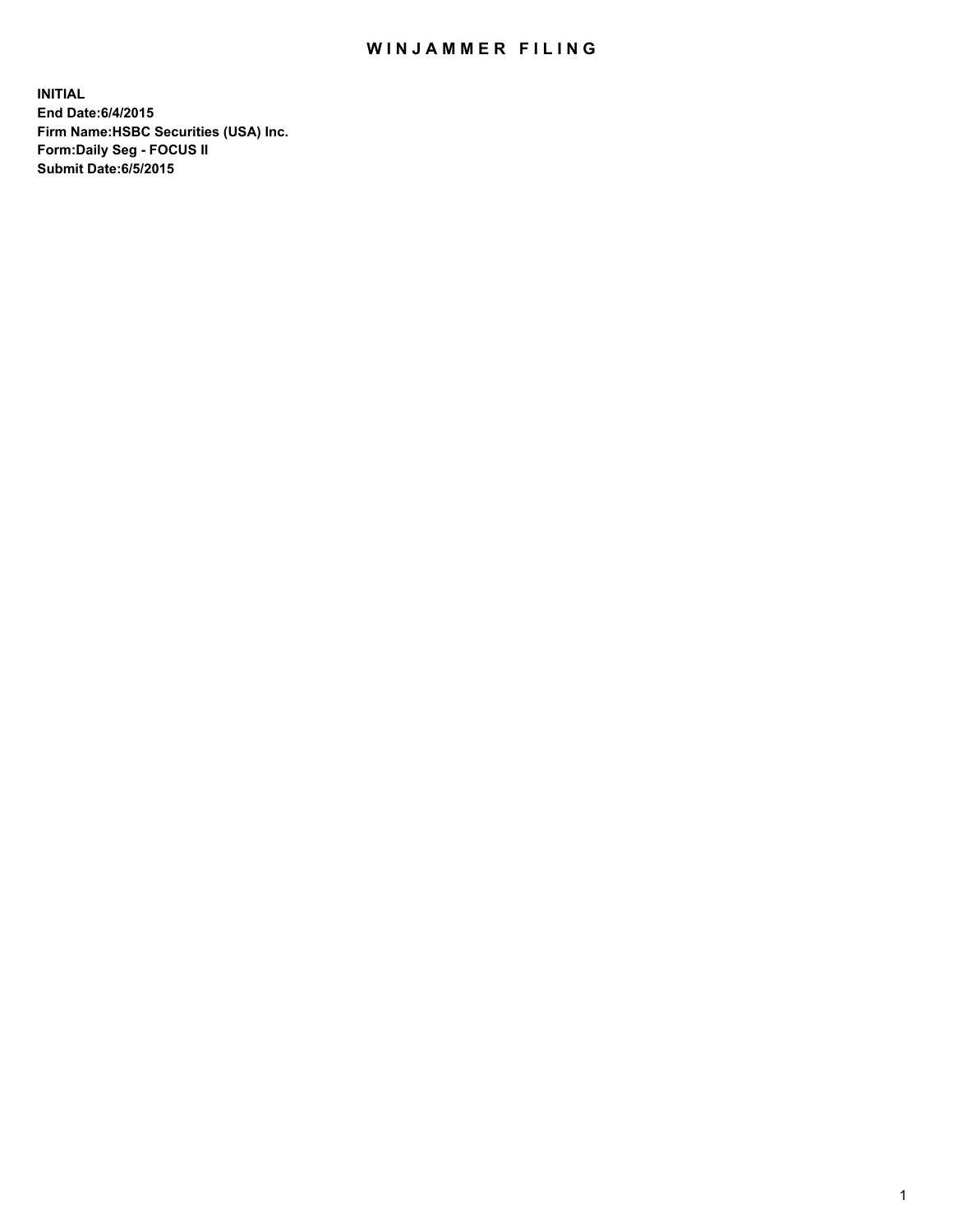## **INITIAL End Date:6/4/2015 Firm Name:HSBC Securities (USA) Inc. Form:Daily Seg - FOCUS II Submit Date:6/5/2015 Daily Segregation - Cover Page**

| Name of Company<br><b>Contact Name</b><br><b>Contact Phone Number</b><br><b>Contact Email Address</b>                                                                                                                                                                                                                          | <b>HSBC Securities (USA) Inc.</b><br>Steven richardson<br>212-525-6445<br>steven.richardson@us.hsbc.com |
|--------------------------------------------------------------------------------------------------------------------------------------------------------------------------------------------------------------------------------------------------------------------------------------------------------------------------------|---------------------------------------------------------------------------------------------------------|
| FCM's Customer Segregated Funds Residual Interest Target (choose one):<br>a. Minimum dollar amount: ; or<br>b. Minimum percentage of customer segregated funds required:%; or<br>c. Dollar amount range between: and; or<br>d. Percentage range of customer segregated funds required between:% and%.                          | 50,000,000<br>00<br>00                                                                                  |
| FCM's Customer Secured Amount Funds Residual Interest Target (choose one):<br>a. Minimum dollar amount: ; or<br>b. Minimum percentage of customer secured funds required:%; or<br>c. Dollar amount range between: and; or<br>d. Percentage range of customer secured funds required between:% and%.                            | 10,000,000<br>0 <sub>0</sub><br>00                                                                      |
| FCM's Cleared Swaps Customer Collateral Residual Interest Target (choose one):<br>a. Minimum dollar amount: ; or<br>b. Minimum percentage of cleared swaps customer collateral required:% ; or<br>c. Dollar amount range between: and; or<br>d. Percentage range of cleared swaps customer collateral required between:% and%. | 70,000,000<br><u>00</u><br><u>00</u>                                                                    |

Attach supporting documents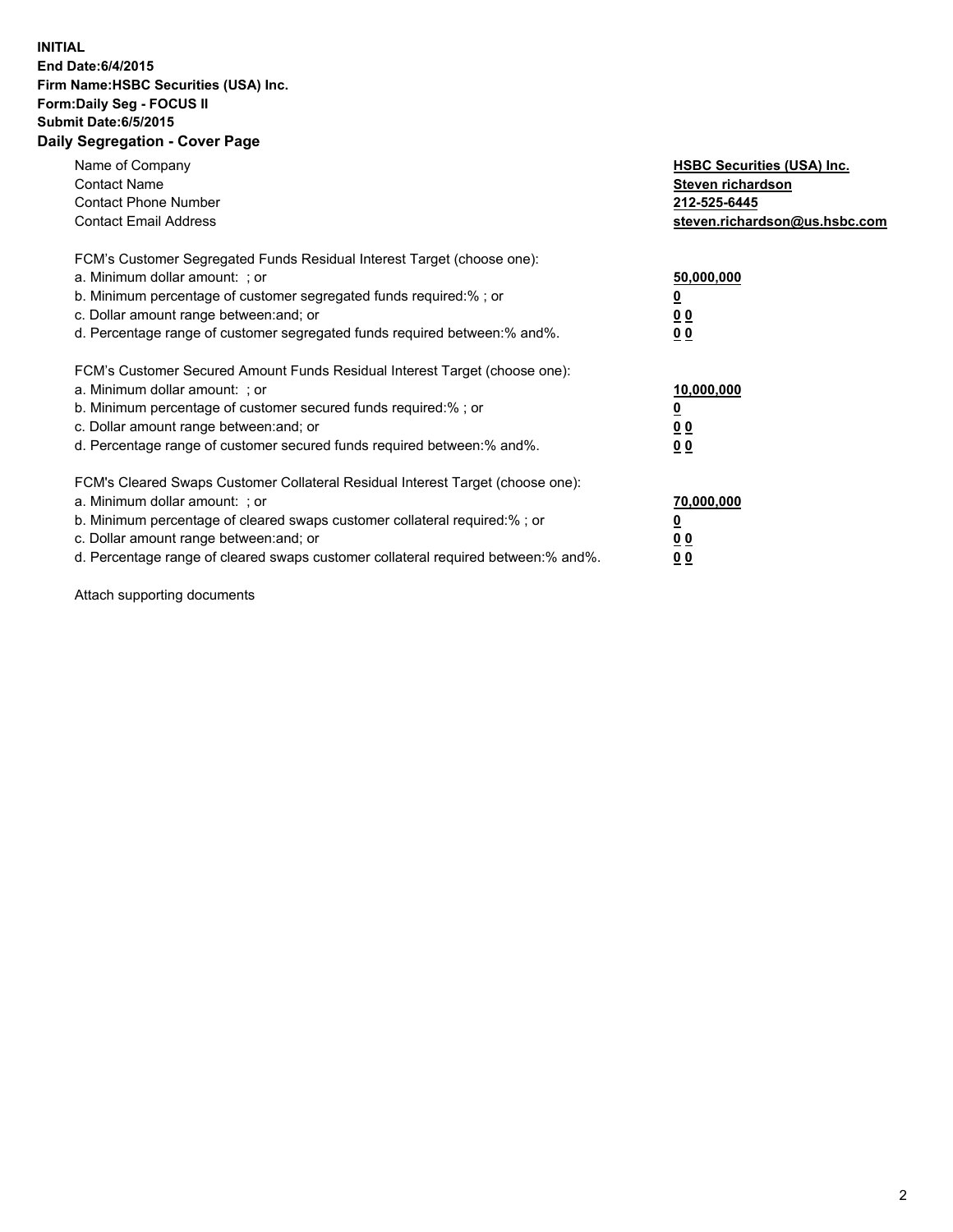**INITIAL End Date:6/4/2015 Firm Name:HSBC Securities (USA) Inc. Form:Daily Seg - FOCUS II Submit Date:6/5/2015 Daily Segregation - Secured Amounts** Foreign Futures and Foreign Options Secured Amounts Amount required to be set aside pursuant to law, rule or regulation of a foreign government or a rule of a self-regulatory organization authorized thereunder **0** [7305] 1. Net ledger balance - Foreign Futures and Foreign Option Trading - All Customers A. Cash **57,970,988** [7315] B. Securities (at market) **30,884,020** [7317] 2. Net unrealized profit (loss) in open futures contracts traded on a foreign board of trade **2,002,100** [7325] 3. Exchange traded options a. Market value of open option contracts purchased on a foreign board of trade **0** [7335] b. Market value of open contracts granted (sold) on a foreign board of trade **0** [7337] 4. Net equity (deficit) (add lines 1. 2. and 3.) **90,857,108** [7345] 5. Account liquidating to a deficit and account with a debit balances - gross amount **1,388,267** [7351] Less: amount offset by customer owned securities **-1,388,267** [7352] **0** [7354] 6. Amount required to be set aside as the secured amount - Net Liquidating Equity Method (add lines 4 and 5) **90,857,108** [7355] 7. Greater of amount required to be set aside pursuant to foreign jurisdiction (above) or line 6. **90,857,108** [7360] FUNDS DEPOSITED IN SEPARATE REGULATION 30.7 ACCOUNTS 1. Cash in banks A. Banks located in the United States **29,050,334** [7500] B. Other banks qualified under Regulation 30.7 **0** [7520] **29,050,334** [7530] 2. Securities A. In safekeeping with banks located in the United States **30,884,020** [7540] B. In safekeeping with other banks qualified under Regulation 30.7 **0** [7560] **30,884,020** [7570] 3. Equities with registered futures commission merchants A. Cash **0** [7580] B. Securities **0** [7590] C. Unrealized gain (loss) on open futures contracts **0** [7600] D. Value of long option contracts **0** [7610] E. Value of short option contracts **0** [7615] **0** [7620] 4. Amounts held by clearing organizations of foreign boards of trade A. Cash **0** [7640] B. Securities **0** [7650] C. Amount due to (from) clearing organization - daily variation **0** [7660] D. Value of long option contracts **0** [7670] E. Value of short option contracts **0** [7675] **0** [7680] 5. Amounts held by members of foreign boards of trade A. Cash **53,234,669** [7700] B. Securities **0** [7710] C. Unrealized gain (loss) on open futures contracts **2,002,100** [7720] D. Value of long option contracts **0** [7730] E. Value of short option contracts **0** [7735] **55,236,769** [7740] 6. Amounts with other depositories designated by a foreign board of trade **0** [7760] 7. Segregated funds on hand **0** [7765] 8. Total funds in separate section 30.7 accounts **115,171,123** [7770] 9. Excess (deficiency) Set Aside for Secured Amount (subtract line 7 Secured Statement Page 1 from Line 8) **24,314,015** [7380] 10. Management Target Amount for Excess funds in separate section 30.7 accounts **10,000,000** [7780] 11. Excess (deficiency) funds in separate 30.7 accounts over (under) Management Target **14,314,015** [7785]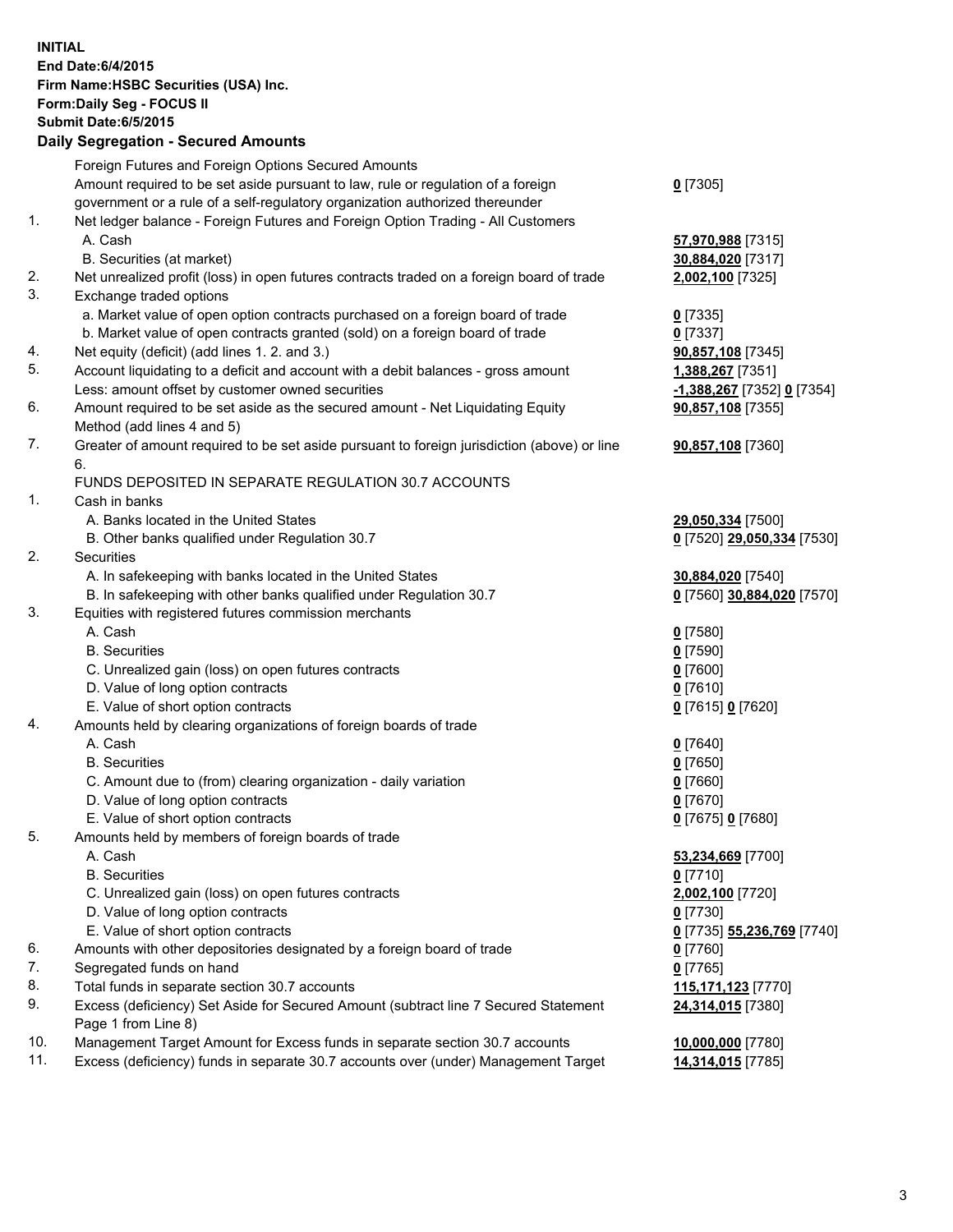| <b>INITIAL</b> | End Date: 6/4/2015<br>Firm Name: HSBC Securities (USA) Inc.<br>Form: Daily Seg - FOCUS II      |                             |  |  |  |  |
|----------------|------------------------------------------------------------------------------------------------|-----------------------------|--|--|--|--|
|                | <b>Submit Date:6/5/2015</b>                                                                    |                             |  |  |  |  |
|                | Daily Segregation - Segregation Statement                                                      |                             |  |  |  |  |
|                | SEGREGATION REQUIREMENTS(Section 4d(2) of the CEAct)                                           |                             |  |  |  |  |
| 1.             | Net ledger balance                                                                             |                             |  |  |  |  |
|                | A. Cash                                                                                        | 2,752,625 [7010]            |  |  |  |  |
|                | B. Securities (at market)                                                                      | 653,013,812 [7020]          |  |  |  |  |
| 2.             | Net unrealized profit (loss) in open futures contracts traded on a contract market             | 214,343,560 [7030]          |  |  |  |  |
| 3.             | Exchange traded options                                                                        |                             |  |  |  |  |
|                | A. Add market value of open option contracts purchased on a contract market                    | 101,569,305 [7032]          |  |  |  |  |
|                | B. Deduct market value of open option contracts granted (sold) on a contract market            | -4,650,469 [7033]           |  |  |  |  |
| 4.             | Net equity (deficit) (add lines 1, 2 and 3)                                                    | 967,028,833 [7040]          |  |  |  |  |
| 5.             | Accounts liquidating to a deficit and accounts with                                            |                             |  |  |  |  |
|                | debit balances - gross amount                                                                  | 8,360,302 [7045]            |  |  |  |  |
|                | Less: amount offset by customer securities                                                     | -8,360,288 [7047] 14 [7050] |  |  |  |  |
| 6.             | Amount required to be segregated (add lines 4 and 5)                                           | 967,028,847 [7060]          |  |  |  |  |
|                | FUNDS IN SEGREGATED ACCOUNTS                                                                   |                             |  |  |  |  |
| 7.             | Deposited in segregated funds bank accounts                                                    |                             |  |  |  |  |
|                | A. Cash                                                                                        | 13,850,233 [7070]           |  |  |  |  |
|                | B. Securities representing investments of customers' funds (at market)                         | $0$ [7080]                  |  |  |  |  |
|                | C. Securities held for particular customers or option customers in lieu of cash (at            | 189, 167, 321 [7090]        |  |  |  |  |
|                | market)                                                                                        |                             |  |  |  |  |
| 8.             | Margins on deposit with derivatives clearing organizations of contract markets                 |                             |  |  |  |  |
|                | A. Cash                                                                                        | 246,895,715 [7100]          |  |  |  |  |
|                | B. Securities representing investments of customers' funds (at market)                         | 34,202,103 [7110]           |  |  |  |  |
|                | C. Securities held for particular customers or option customers in lieu of cash (at<br>market) | 463,846,491 [7120]          |  |  |  |  |
| 9.             | Net settlement from (to) derivatives clearing organizations of contract markets                | -12,164,799 [7130]          |  |  |  |  |
| 10.            | Exchange traded options                                                                        |                             |  |  |  |  |
|                | A. Value of open long option contracts                                                         | 101,569,305 [7132]          |  |  |  |  |
|                | B. Value of open short option contracts                                                        | -4,650,469 [7133]           |  |  |  |  |
| 11.            | Net equities with other FCMs                                                                   |                             |  |  |  |  |
|                | A. Net liquidating equity                                                                      | 36,258,236 [7140]           |  |  |  |  |
|                | B. Securities representing investments of customers' funds (at market)                         | $0$ [7160]                  |  |  |  |  |
|                | C. Securities held for particular customers or option customers in lieu of cash (at<br>market) | $0$ [7170]                  |  |  |  |  |
| 12.            | Segregated funds on hand                                                                       | $0$ [7150]                  |  |  |  |  |
| 13.            | Total amount in segregation (add lines 7 through 12)                                           | 1,068,974,136 [7180]        |  |  |  |  |
| 14.            | Excess (deficiency) funds in segregation (subtract line 6 from line 13)                        | 101,945,289 [7190]          |  |  |  |  |
| 15.            | Management Target Amount for Excess funds in segregation                                       | 50,000,000 [7194]           |  |  |  |  |
| 16.            | Excess (deficiency) funds in segregation over (under) Management Target Amount                 | 51,945,289 [7198]           |  |  |  |  |

16. Excess (deficiency) funds in segregation over (under) Management Target Amount Excess